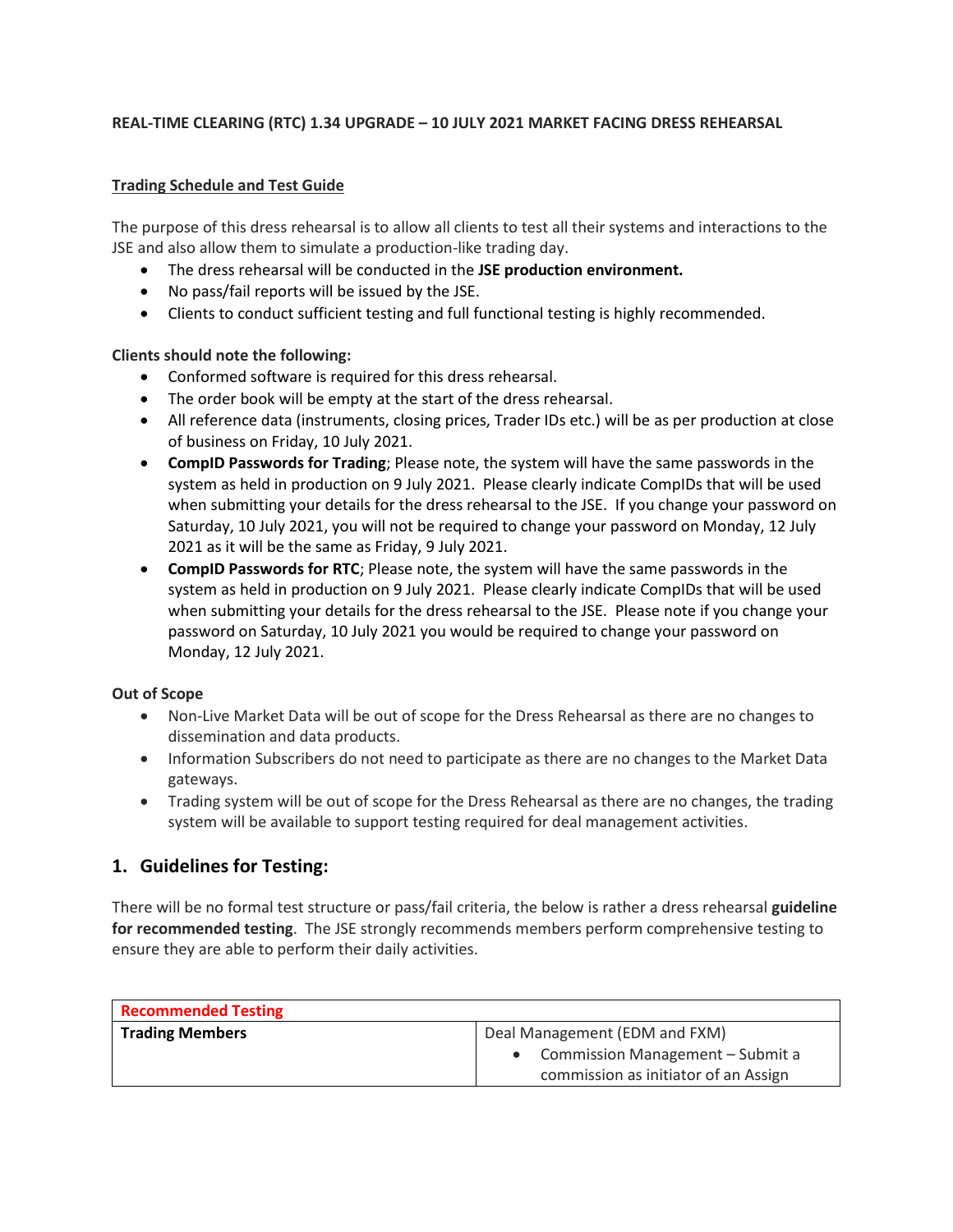| Commission Management - Submit a<br>$\bullet$                                  |
|--------------------------------------------------------------------------------|
| commission as initiator of a Tripartite                                        |
| Commission Management - Submit a<br>$\bullet$                                  |
| commission when executing a trade (OFF                                         |
| screen)                                                                        |
| Commission Management - Submit a                                               |
| adhoc commission and Cancel                                                    |
| Commission as initiator                                                        |
| <b>Commission Management - Receive</b><br>$\bullet$                            |
| commission and Reject Commission                                               |
| Commission Management - Submit a<br>$\bullet$                                  |
| adhoc commission and Cancel                                                    |
| Commission as initiator                                                        |
| Commission Management - Accept<br>$\bullet$                                    |
| pending Commission for Branch/Main                                             |
| member with SecondaryFirmReference                                             |
| Commission Management - Accept                                                 |
| pending Commission for Branch/Main                                             |
| member without                                                                 |
| SecondaryFirmReference                                                         |
| Commission Management - Submit a                                               |
| commission as initiator and specify                                            |
| negative commission amount                                                     |
| Add new position accounts (member sub                                          |
| accounts) and execute orders / trades                                          |
| using these                                                                    |
| Observe trade legs are received for<br>$\bullet$                               |
| intraday created instruments when                                              |
| matching orders on them                                                        |
| Ensure reported and onscreen trade legs                                        |
| are received in your front end interfacing                                     |
| to the JSE's Real Time Clearing System                                         |
| (RTC)                                                                          |
| Execute all available deal and position                                        |
| management activities (e.g. allocations,<br>assigns, account modifications and |
| tripartites)                                                                   |
| Edit the trade reference field of a deal<br>$\bullet$                          |
| managed trade                                                                  |
| Ensure positions update as new trades                                          |
| are executed                                                                   |
| Load new clients (local as well as non-                                        |
| resident clients with cash accounts) and                                       |
| execute orders / trades using these                                            |
| Update Client ID number field should                                           |
| only accept 13 numeric digits                                                  |
|                                                                                |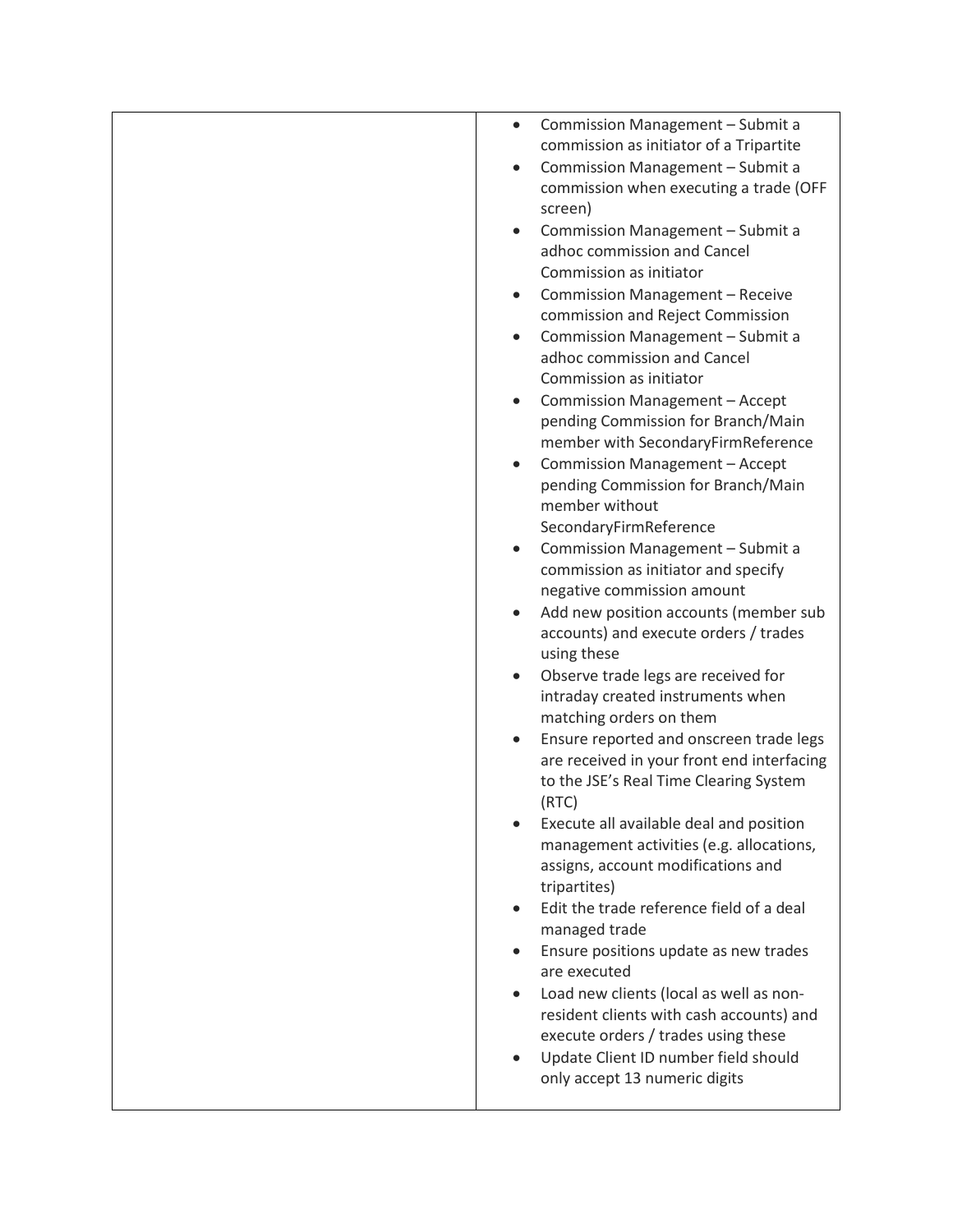| <b>Clearing Members</b> | Run EOD and balance to JSE on CM1<br>$\bullet$     |
|-------------------------|----------------------------------------------------|
|                         | Encouraged to test all relevant On-Behalf          |
|                         | Of Trading and Deal Management                     |
|                         | functions, and any other applicable                |
|                         | functions to prove daily operational               |
|                         | activities.                                        |
|                         | Commission Management - Submit a<br>$\bullet$      |
|                         | commission as initiator of an Assign               |
|                         | Commission Management - Submit a<br>$\bullet$      |
|                         | commission as initiator of a Tripartite            |
|                         | Commission Management - Submit a                   |
|                         | commission when executing a trade (OFF             |
|                         | screen)                                            |
|                         | Commission Management - Submit a                   |
|                         | adhoc commission and Cancel                        |
|                         | Commission as initiator                            |
|                         | Commission Management - Receive<br>$\bullet$       |
|                         | commission and Reject Commission                   |
|                         | Commission Management - Submit a<br>$\bullet$      |
|                         | adhoc commission and Cancel                        |
|                         | Commission as initiator                            |
|                         | Commission Management - Accept                     |
|                         | pending Commission for Branch/Main                 |
|                         | member with SecondaryFirmReference                 |
|                         | <b>Commission Management - Accept</b><br>$\bullet$ |
|                         | pending Commission for Branch/Main                 |
|                         | member without                                     |
|                         | SecondaryFirmReference                             |
|                         | Commission Management - Submit a<br>$\bullet$      |
|                         | commission as initiator and specify                |
|                         | negative commission amount                         |
|                         |                                                    |

## **2. Support during dress rehearsals**

- Standard production support model will be followed:
	- o Contact your Shared Infrastructure Provider (SIP) or Software Provider first for any query resolution.
	- o Client Service Centre (CSC) can be contacted on **[CustomerSupport@jse.co.za](mailto:CustomerSupport@jse.co.za)** or +27 11 520 7777.
- Dress rehearsal status updates will be reported via the JSE website for clients to monitor status at the following link: **<https://www.jse.co.za/services/jse-market-communications>**